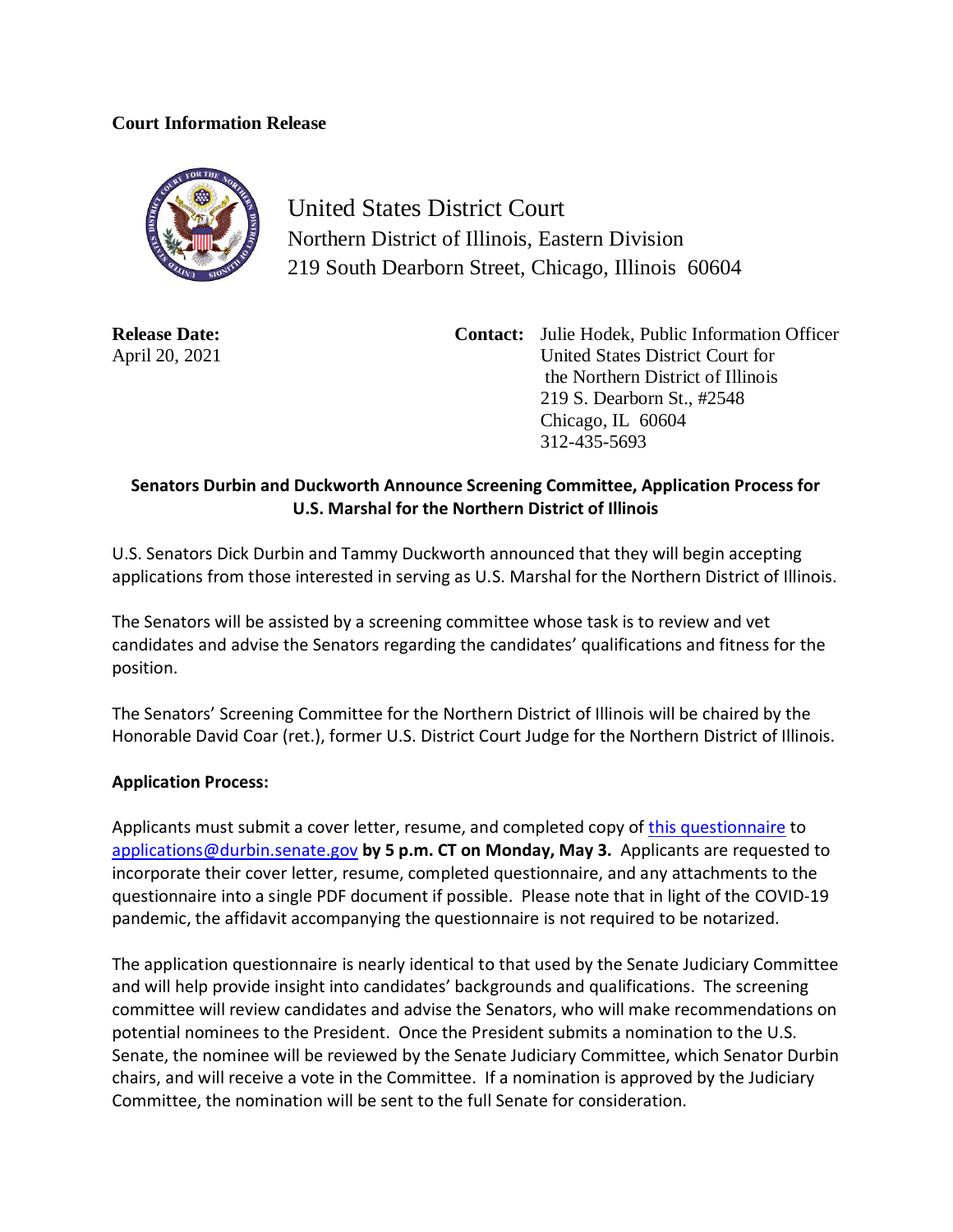Biographies of each member of the Screening Committee for the Northern District of Illinois can be found below:

**The Honorable David H. Coar (ret.) (committee chair).** Judge Coar served as a United States District Judge for the Northern District of Illinois for sixteen years, from 1994-2010. He had previously served the Northern District for eight years as a United States Bankruptcy Judge and for three years as a United States Bankruptcy Trustee. Judge Coar taught for over a decade at DePaul University College of Law as an Associate Professor of Law and additionally served as Associate Dean. He has also worked in private practice and as an arbitrator. Judge Coar received his B.A. from Syracuse University, his J.D. from Loyola University Law School, and his L.L.M. from Harvard Law School. He is a veteran of the United States Marine Corps Reserves.

Betty Y. Jang. Ms. Jang is a former executive of a publicly-traded healthcare company. Previously, she has provided legal counsel at several Fortune 250 corporations, taught as an adjunct professor at the University of Illinois College of Law, and was an assistant public defender with the Office of the Cook County Public Defender. Ms. Jang has served as a scholarship evaluator for the APIA Scholars program, is an alumnus of the United State of Women's Galvanize Chicago Program, and has held numerous Board positions in local, state, and national bar associations. She received her B.A. from the University of Illinois and her J.D. from Chicago-Kent College of Law.

**Monica L. Llorente.** Ms. Llorente teaches at Northwestern University's Pritzker School ofLaw and the Weinberg College of Arts & Sciences. She has served as an advocate for children's rights in several national campaigns and has represented children in need in various judicial and administrative proceedings. She is currently the Education Co-Chair of the ABA Children's Rights Litigation Committee. Ms. Llorente has also served as a board member of the Hispanic Lawyers Association of Illinois. Before working at Northwestern, she practiced law at Baker & McKenzie in Chicago. She received her A.B. from Duke University and her J.D. from the Northwestern Pritzker School of Law.

**Kim R. Widup.** Mr. Widup served as the United States Marshal for the Northern District of Illinois until his retirement in December 2009 after 32 years of federal law enforcement service and three years in the U.S. Army. He was appointed to the U.S. Marshal position by President George W. Bush in 2002 and was confirmed by the Senate. He testified before the U.S. Senate Judiciary Committee on courthouse security and served as the Chairman of the U.S. Marshals Service Shooting Review Board. He is currently an instructor for the Graduate School USA, Washington, DC, in their national security and suitability programs. Additionally, he serves as a Board Member for the Cook County Sheriff's Merit Board and operates a consulting business. He received his Associates of Applied Science degree from the College of DuPage.

**Major General Michael Zerbonia**. General Zerbonia was appointed as the Assistant Adjutant General – Army, Illinois National Guard in October 2015. He is also the commander of the Illinois Army National Guard. He has more than 30 years of military service and has served in